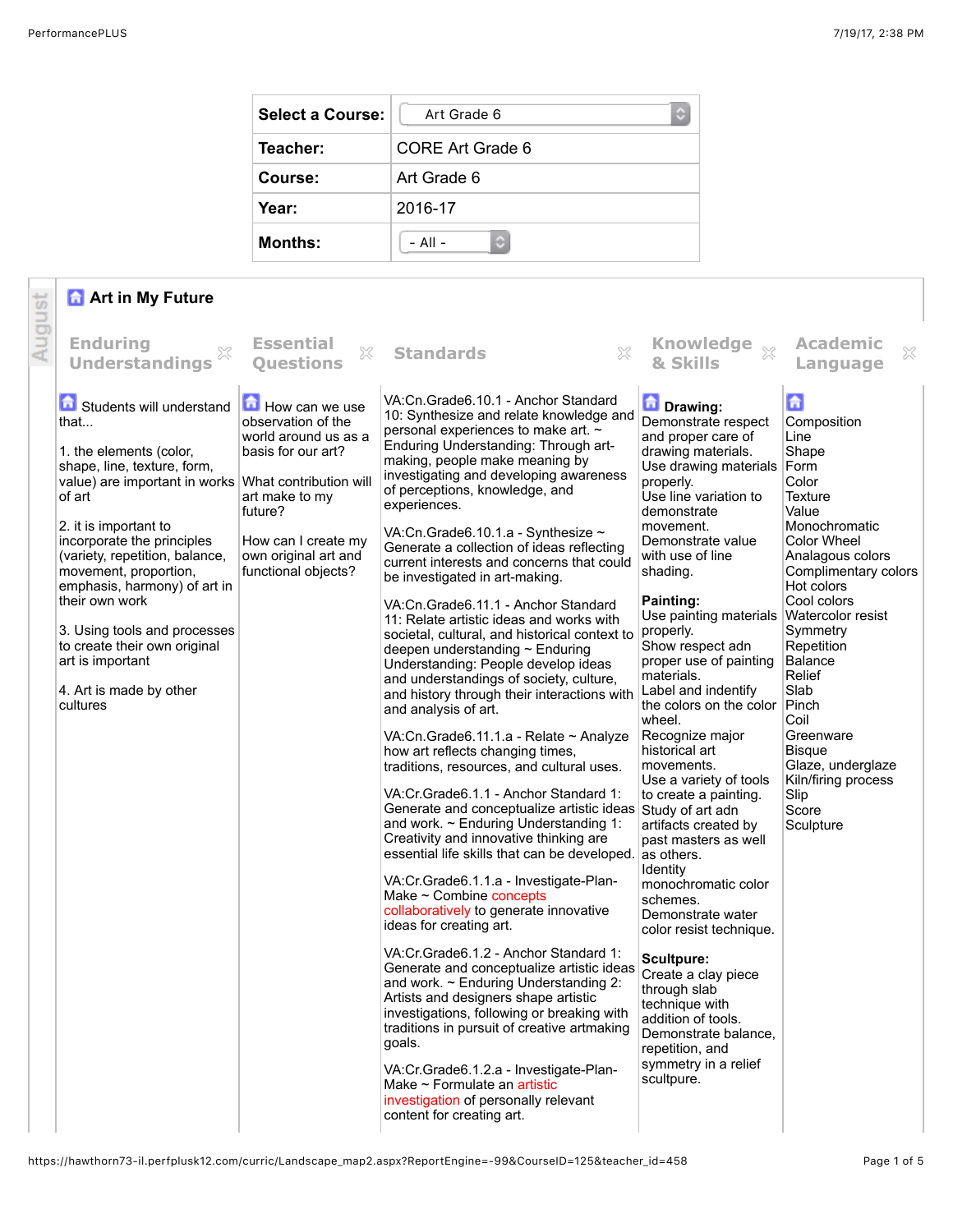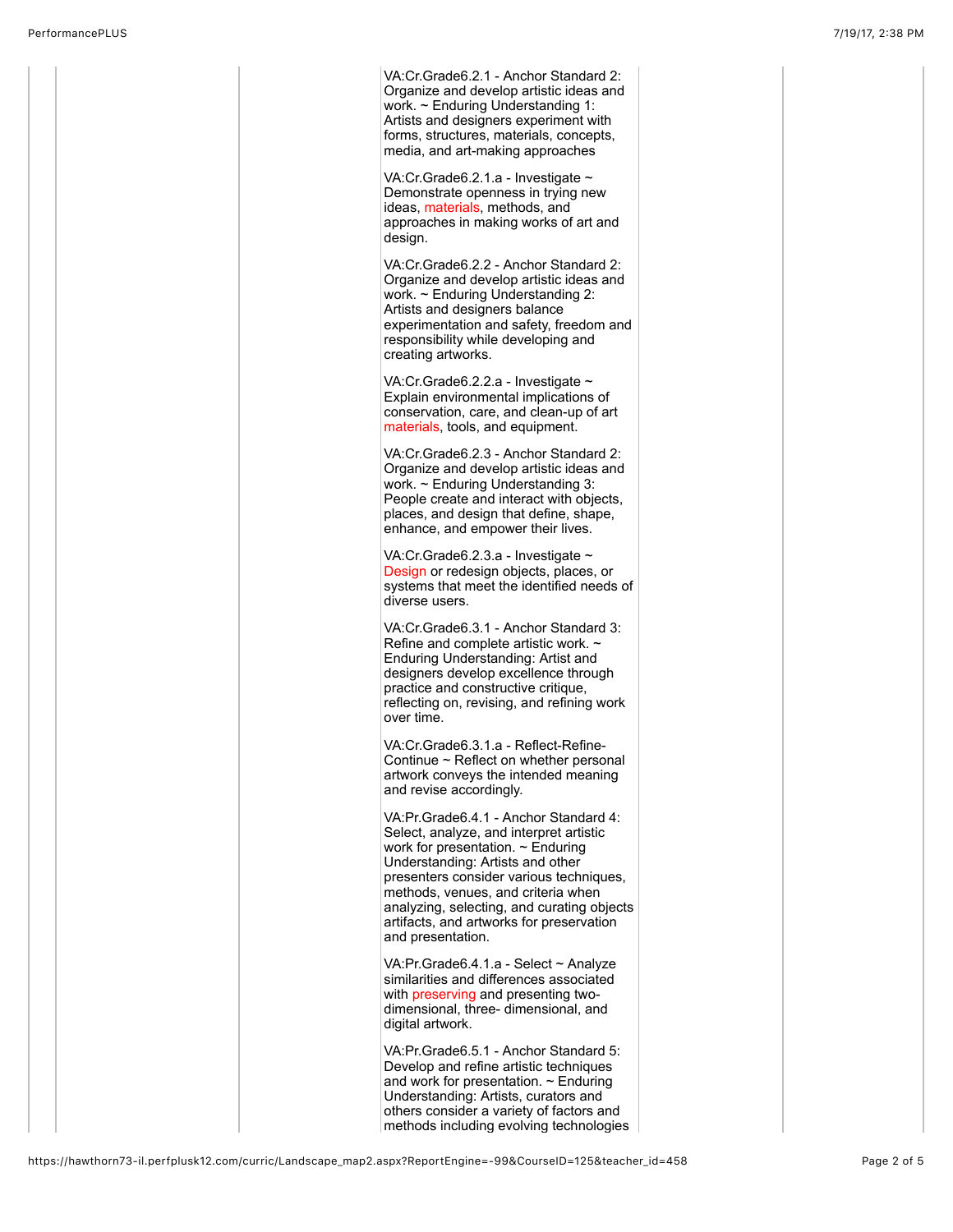when preparing and refining artwork for display and or when deciding if and how to preserve and protect it.

VA:Pr.Grade6.5.1.a - Analyze ~ Individually or collaboratively, develop a visual plan for displaying works of art, analyzing exhibit space, the needs of the viewer, and the layout of the exhibit.

VA:Pr.Grade6.6.1 - Anchor Standard 6: Convey meaning through the presentation of artistic work. ~ Enduring Understanding: Objects, artifacts, and artworks collected, preserved, or presented either by artists, museums, or other venues communicate meaning and a record of social, cultural, and political experiences resulting in the cultivating of appreciation and understanding.

VA:Pr.Grade6.6.1.a - Share ~ Assess, explain, and provide evidence of how museums or other venues reflect history and values of a community.

VA:Re.Grade6.7.1 - Anchor Standard 7: Perceive and analyze artistic work ~ Enduring Understanding 1: Individual aesthetic and empathetic awareness developed through engagement with art can lead to understanding and appreciation of self, others, the natural world, and constructed environments.

VA:Re.Grade6.7.1.a - Perceive ~ Identify and interpret works of art or design that reveal how people live around the world and what they value.

VA:Re.Grade6.7.2 - Anchor Standard 7: Perceive and analyze artistic work ~ Enduring Understanding 2: Visual imagery influences understanding of and responses to the world.

VA:Re.Grade6.7.2.a - Perceive ~ Analyze ways that visual components and cultural associations suggested by images influence ideas, emotions, and actions.

VA:Re.Grade6.8.1 - Anchor Standard 8: Interpret intent and meaning in artistic work. ~ Enduring Understanding: People gain insights into meanings of artworks by engaging in the process of art criticism.

VA:Re.Grade6.8.1.a - Analyze ~ Interpret art by distinguishing between relevant and non-relevant contextual information and analyzing subject matter, characteristics of form and structure, and use of media to identify ideas and mood conveyed.

VA:Re.Grade6.9.1 - Anchor Standard 9: Apply criteria to evaluate artistic work. ~ Enduring Understanding: People evaluate art based on various criteria.

VA:Re.Grade6.9.1.a - Interpret ~ Develop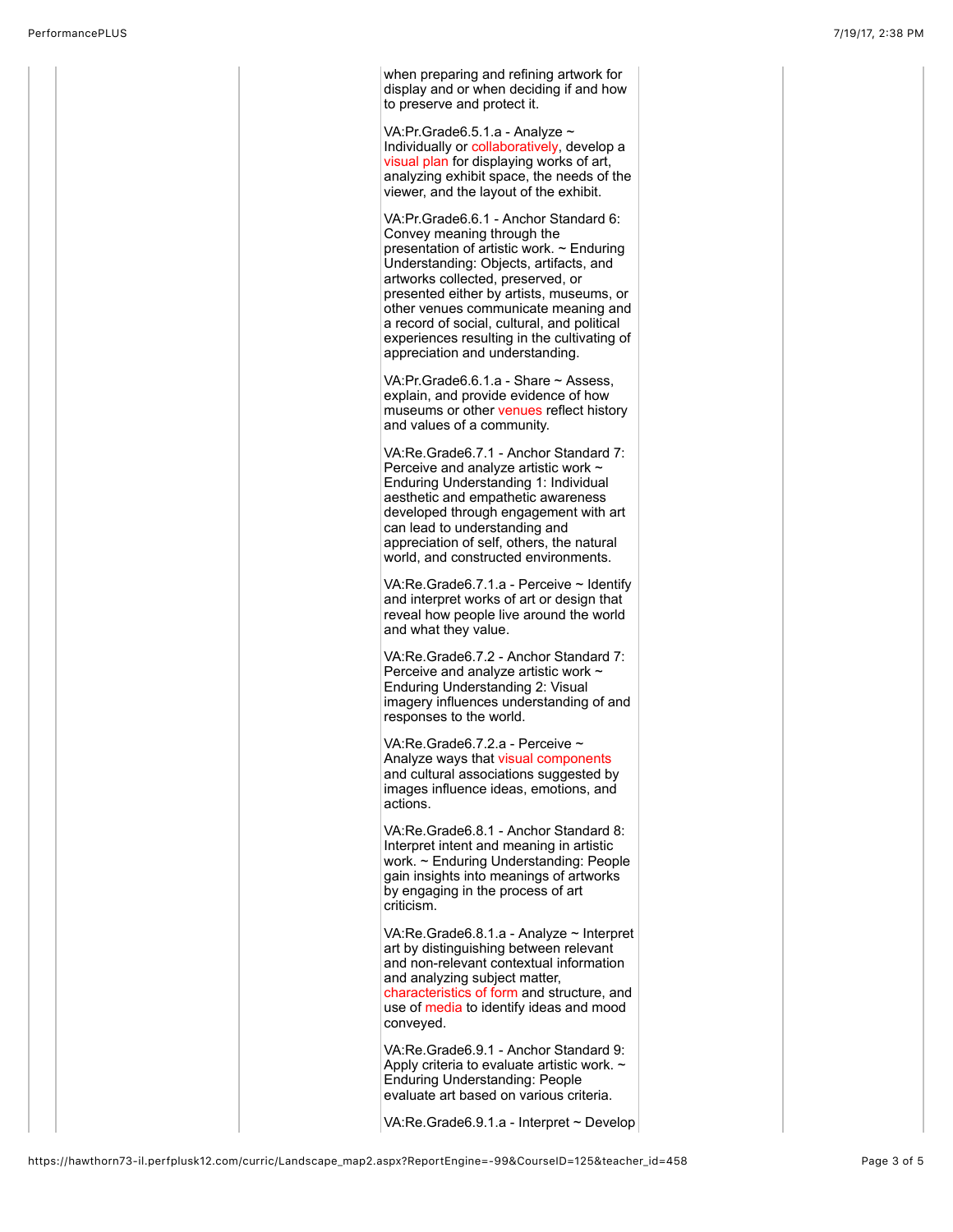|             |                                                                                                                 |                                                                       | and apply relevant criteria to evaluate a<br>work of art. |                                                                                                                                                                                                                                    |                                           |              |
|-------------|-----------------------------------------------------------------------------------------------------------------|-----------------------------------------------------------------------|-----------------------------------------------------------|------------------------------------------------------------------------------------------------------------------------------------------------------------------------------------------------------------------------------------|-------------------------------------------|--------------|
| ember       | <b>Enduring</b><br><b>Enduring</b><br>Understandings $\%$ <b>Essential</b><br>Questions                         |                                                                       | $\%$ Standards                                            | <b>Example 28 Solution State Set Section</b><br><b>Example 3 Skills</b><br><b>Example 2 Skills</b><br><b>Example 2 Skills</b>                                                                                                      |                                           | $\mathbb{X}$ |
| <b>Lope</b> | Enduring<br>Understandings $\%$ Essential<br>Understandings Questions                                           |                                                                       | $\%$ Standards                                            | <b>Example Serve Academic Serve Academic Serve Academic Serve Academic Serve</b> Academic Serve                                                                                                                                    |                                           |              |
| ovember     | Enduring $\mathbb{R}$ Essential<br>Understandings $\mathbb{R}$ Questions                                        |                                                                       | $\%$ Standards                                            | <b>Example 23 Manual State Set Skills</b> Manuage Manuage                                                                                                                                                                          |                                           | $\mathbb{X}$ |
| cember      | Enduring $\mathbb X$ Essential<br>Understandings $\mathbb X$ Questions                                          |                                                                       | $\%$ Standards                                            | <b>Example Serve Academic Example 32</b><br><b>&amp; Skills Example 32</b>                                                                                                                                                         |                                           |              |
|             | Enduring $\mathbb{R}$ Essential<br>Understandings $\mathbb{R}$ Questions                                        |                                                                       | $\%$ Standards                                            | <b>Example 23 Manufa</b> Supering Managenesia Supering Managenesia Supering Managenesia Supering Managenesia Supering Managenesia Supering Managenesia Supering Managenesia Supering Managenesia Supering Managenesia Supering Man |                                           | $\mathbb{X}$ |
| oruary      | <b>Enduring</b><br><b>Enduring <math>\frac{1}{2}</math></b> Essential<br>Understandings $\frac{1}{2}$ Questions |                                                                       | $\%$ Standards                                            | <b>Example Serve Academic</b> $\mathbb{X}$<br><b>8. Skills Example Academic</b> $\mathbb{X}$                                                                                                                                       |                                           |              |
|             | <b>Enduring</b><br>Understandings <sup>26</sup>                                                                 | $\begin{matrix} \times \\ \end{matrix}$ Essential<br><b>Questions</b> | $\%$ Standards                                            | $\%$ Knowledge $\%$ Academic<br>& Skills Language                                                                                                                                                                                  |                                           | $\mathbb{X}$ |
|             | Enduring<br>Understandings $\stackrel{\otimes}{\sim}$<br>$\mathbb{X}$                                           | <b>Essential</b><br><b>Ouestions</b>                                  | $\%$ Standards                                            | $\%$ Knowledge $\%$ Academic<br>& Skills $\%$ Language                                                                                                                                                                             |                                           | $\rm \%$     |
| ಸ           | <b>Enduring</b><br>$\%$<br><b>Understandings</b>                                                                | <b>Essential</b><br>$\mathbb{S}^2$<br><b>Questions</b>                | <b>Standards</b>                                          | $\%$ Knowledge $\%$ Academic<br>& Skills Language                                                                                                                                                                                  |                                           | 53           |
| June        | <b>Enduring</b><br>$\%$<br><b>Understandings</b>                                                                | <b>Essential</b><br>$\mathbb{S}^\mathbb{C}$<br>Questions              | <b>Standards</b>                                          | $\%$ Knowledge $\%$ Academic<br>& Skills $\%$ Language                                                                                                                                                                             |                                           | $\gtrapprox$ |
|             | <b>Enduring</b><br>$\mathbb{R}^2$<br><b>Understandings</b>                                                      | <b>Essential</b><br>$\mathbb{S}^2_+$<br><b>Questions</b>              | <b>Standards</b>                                          | $\chi$ Knowledge $\chi$<br>& Skills                                                                                                                                                                                                | Academic $\frac{1}{\sqrt{2}}$<br>Language |              |